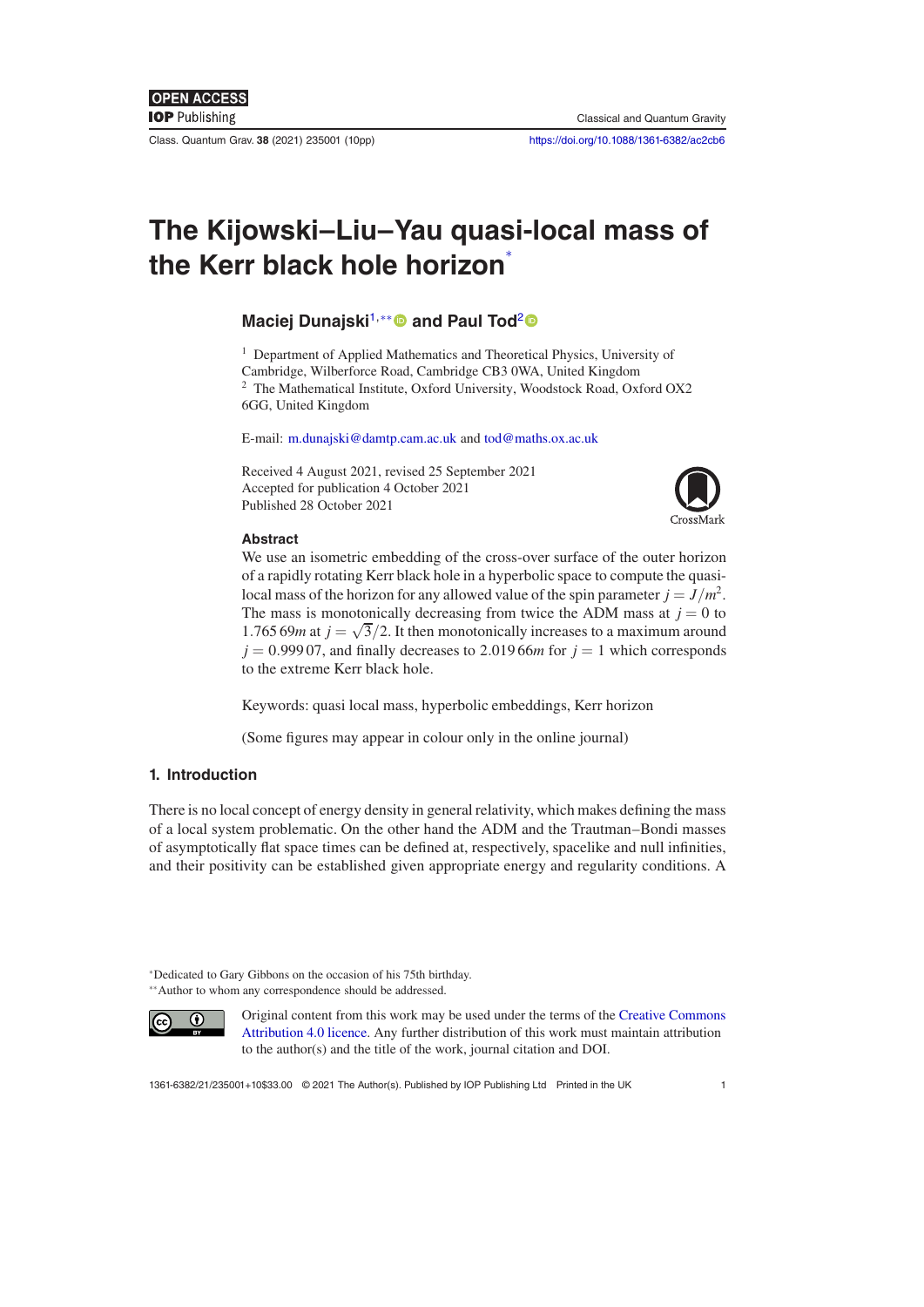quasi-local energy aims be a compromise, as it associates a number to any closed space-like two-surface  $\Sigma$  in space time. There are several approaches to the subject which are reviewed in [\[10\]](#page-8-0). In particular the prescriptions of Kijowski [\[3\]](#page-8-1) and Liu–Yau [\[4\]](#page-8-2), which are related to a class of definitions proposed by Brown and York [\[1\]](#page-8-3), are applicable to surfaces with nonnegative Gaussian curvature. This condition guarantees, by Nirenberg's solution [\[7\]](#page-8-4) of the Weyl embedding problem, the existence of a unique (up to an isometry of  $\mathbb{R}^3$ ) global isometric embedding of  $\Sigma$  in  $\mathbb{R}^3$ . The resulting mass is then defined, up to a constant factor, to be an integral of the difference between the mean curvature of this flat embedding, and the norm of the mean curvature vector of  $\Sigma$  regarded as a surface in the space-time. This prescription is therefore not applicable to a space-like section of the horizon of rapidly-rotating Kerr black hole. This is because if the dimensionless spin parameter  $j \equiv J/m^{-2}$  (where *J* is the angular momentum, and *m* is the ADM mass) is between  $\sqrt{3}/2$  and 1, then the Gaussian curvature is negative near north and south poles. It is this problem which we resolve in this note. It will be done by embedding the Kerr horizons with  $j > \sqrt{3}/2$  in a hyperbolic space and choosing the hyperbolic radius so that the embedding continuously matches with that in  $\mathbb{R}^3$  for  $j = \sqrt{3}/2$ .

In section [2](#page-1-0) we shall compute the mean curvatures of both the hyperbolic and flat embeddings, and in section [3](#page-3-0) we shall construct the corresponding quasi-local mass as a function of  $j \in [0, 1]$ . This function is monotonically decreasing from twice the ADM mass *m* at  $j = 0$  to 1.765 69*m* at  $j = \sqrt{3}/2$ . The energy then monotonically increases to the value of 2.022 23*m* reached around  $j = 0.99907$ , and decreases down to 2.01966 $m$  which is the quasi local mass of the extreme Kerr horizon where  $j = 1$ .

#### <span id="page-1-0"></span>**2. Isometric embeddings of Kerr black hole horizons**

#### 2.1. Hyperbolic embedding of rapidly rotating horizons

Let  $(\Sigma, g)$  be a two-dimensional Riemannian manifold with the Gaussian curvature bounded below by a negative constant  $-L^{-2}$ . The Pogorelov theorem [\[9\]](#page-8-5) states that there is a global isometric embedding of  $\Sigma$  into hyperbolic three-space  $\mathbb{H}^3$  with Ricci scalar less than or equal to  $-6L^{-2}$ . We shall consider the upper half-space model of  $\mathbb{H}^3$ , with the hyperbolic metric

$$
G_L = \frac{L^2}{z^2} \left( dz^2 + dr^2 + r^2 d\phi^2 \right), \quad z > 0, r > 0, \phi \in [0, 2\pi). \tag{2.1}
$$

In [\[2\]](#page-8-6) a global isometric embedding of  $(\Sigma, g)$  was explicitly constructed in the case where *g* admits a *U*(1) isometric action, and such that this isometry preserves the embedding. This result was then used in [\[2\]](#page-8-6) to construct an isometric embedding of the spatial sections of Kerr black hole horizons. We shall first reproduce this embedding, and then compute its extrinsic properties: the second fundamental form, and the mean curvature.

Consider an embedding  $\iota : \Sigma \to \mathbb{H}^3$ , where  $(\Sigma, g)$  is a surface of revolution with coordinates  $x \in [-1, 1]$ ,  $\phi \in [0, 2\pi)$  and

<span id="page-1-1"></span>
$$
g = \rho^2 (B^{-1} \, dx^2 + B \, d\phi^2), \quad B = B(x), \quad \rho = \text{const.}
$$
 (2.2)

If  $z = Z(x)$ ,  $r = R(x)$ , then  $g = \iota^*(G_L)$  iff

<span id="page-1-2"></span>
$$
Z(x) = \exp\left(\int \left(\frac{-\rho^2 BB' \pm \rho \sqrt{B(A\rho^2 B + 4L^2 - L^2(B')^2)}}{2B(\rho^2 B + L^2)}\right) dx\right),\qquad(2.3)
$$

$$
R(x) = \frac{\rho}{L} \sqrt{B(x)} Z(x).
$$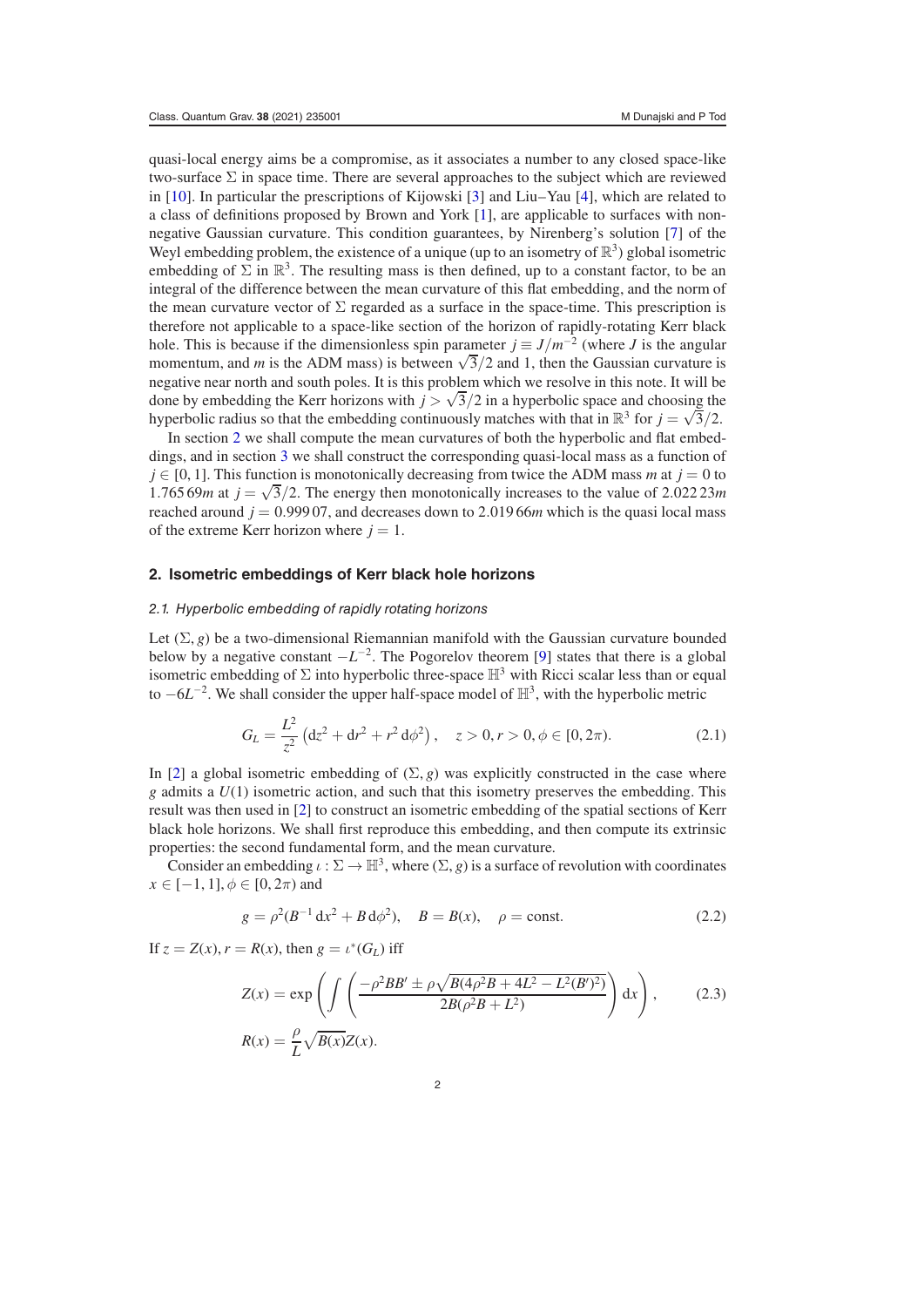The mean curvature *H* of this embedding with respect to the outward pointing unit normal vector field *N* to  $\Sigma$  in  $\mathbb{H}^3$ , where  $N = \frac{Z}{L\sqrt{(R')^2 + (Z')^2}} \left( \frac{\partial}{\partial \Omega} - Z' \frac{\partial}{\partial R} \right)$ , is a half of the *g*-trace of the second fundamental form *h*. Using the definition  $h(X, Y) = G<sub>L</sub>(N, \nabla<sub>X</sub>Y)$ , where  $(X, Y)$  are the elements of  $T\Sigma$ , and  $\nabla$  is the Levi–Civita connection of  $G_L$  we find

<span id="page-2-1"></span>
$$
H = \frac{-RZZ'R'' + RZR'Z'' + 2((R')^{2} + (Z')^{2})(RR' + ZZ'/2)}{2LR((R')^{2} + (Z')^{2})^{3/2}}.
$$
 (2.4)

We aim to match [\(2.2\)](#page-1-1) with the general form of the Kerr horizon metric with the ADM mass *m*, and the angular momentum  $0 \leq J \leq m^2$ . To do it, consider the Kerr metric written in the Boyer–Lindquist coordinates (see, e.g. [\[12\]](#page-8-7)), and restrict it to a surface of constant time on the outer event horizon, which gives

<span id="page-2-0"></span>
$$
g = S d\theta^2 + \left(r_+{}^2 + \frac{J^2}{m^2} + \frac{2J^2r_+}{mS}\sin^2\theta\right)\sin^2\theta d\phi^2,\tag{2.5}
$$

where

$$
r_+ = m + \sqrt{m^2 - J^2/m^2}
$$
,  $S = r_+^2 + (J^2/m^2)\cos^2 \theta$ .

The metric [\(2.2\)](#page-1-1) then arises from [\(2.5\)](#page-2-0) by setting  $x = \cos \theta$ , adopting  $(x, \phi)$  as coordinates, and taking

$$
B = \frac{(1+c^2)(1-x^2)}{1+c^2x^2}, \quad \rho^2 = 2m(m+\sqrt{m^2-J^2/m^2}), \quad c = \frac{2J}{\rho^2} \in [0,1], \quad x \in [-1,1].
$$

The constant  $\rho$  is twice the irreducible mass of the Kerr black hole (so that it is also proportional to the square root of the area of the outer horizon), and we choose a plus sign in [\(2.3\)](#page-1-2).

The Gaussian curvature *K* of *g* is bounded from below

<span id="page-2-3"></span><span id="page-2-2"></span>
$$
K = \frac{(c^2 + 1)^2 (1 - 3c^2 x^2)}{\rho^2 (1 + c^2 x^2)^2} \geq \frac{(1 - 3c^2)}{\rho^2 (c^2 + 1)} = K_{\min}.
$$
\n(2.6)

For  $c \in (\sqrt{3}^{-1}, 1]$  we take  $L = \rho \sqrt{\frac{1+c^2}{3c^2-1}}$ , which is the largest hyperbolic radius for which the embedding is global. This, after some calculations, gives the mean curvature [\(2.4\)](#page-2-1) as

$$
H = \frac{c\sqrt{1 - x^2}(x^4(2c^4 - 5c^6) + x^2(-4c^6 - 12c^4 + 6c^2) + c^4 + 3c^2 + 9)}{\rho\sqrt{(1 + c^2)(1 + c^2x^2)^3}\sqrt{x^4(c^4 - 2c^6) + x^2(-c^6 - 4c^4 + 3c^2) + 3}}.
$$
(2.7)

### 2.2. Flat embedding of slowly rotating horizons

The hyperbolic embedding [\(2.3\)](#page-1-2) with the critical choice of the hyperbolic radius is well defined as long as  $\sqrt{3}^{-1} < c \leq 1$ , which corresponds to the spin parameter  $j \in [\sqrt{3}/2, 1]$ . If  $c \leq \sqrt{3}^{-1}$ then the Kerr horizon can be globally isometrically embedded in  $\mathbb{R}^3$ . If the flat metric on  $\mathbb{R}^3$  is

$$
G = \mathrm{d}\zeta^2 + \mathrm{d}r^2 + r^2 \,\mathrm{d}\phi^2,
$$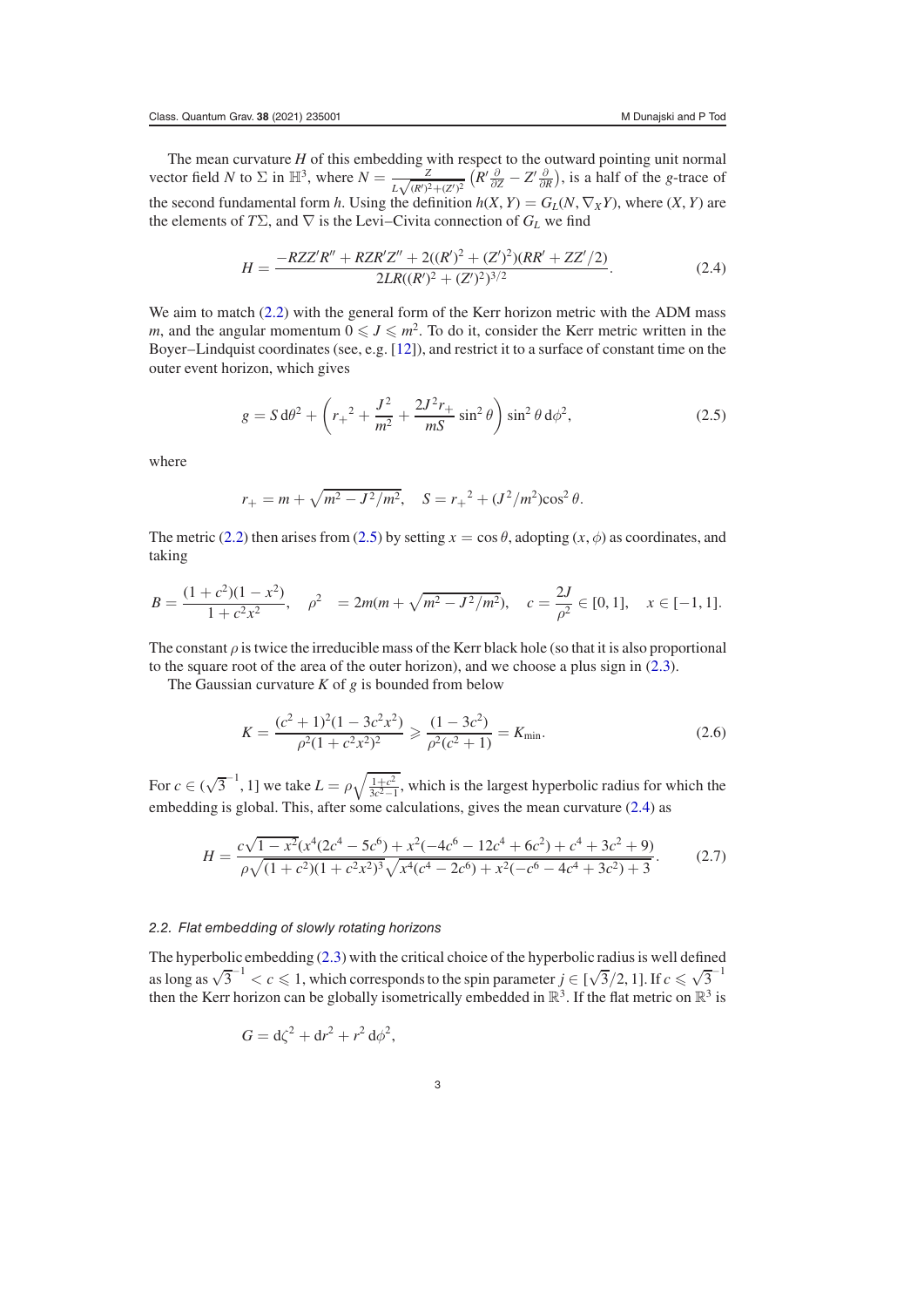.

<span id="page-3-2"></span>

**Figure 1.** Mean (in red) and Gaussian (in blue) curvatures of the Kerr horizons for various values of the spin parameter *j*.

then the embedding is given by

<span id="page-3-1"></span>
$$
\zeta = \pm \frac{\rho}{2} \int \frac{\sqrt{B(4 - (B')^2)}}{B} dx, \quad r = \rho \sqrt{B}.
$$
\n(2.8)

The formulae [\(2.8\)](#page-3-1) can also be obtained as a limiting case of the hyperbolic embedding when the hyperbolic radius tends to infinity. To see this, set  $z = Le^{\zeta/L}$ ,  $L > 0$  and find

$$
G = \lim_{L \to \infty} G_L
$$
, where  $G_L = d\zeta^2 + e^{-2\zeta/L} (dr^2 + r^2 d\phi^2)$ .

For [\(2.8\)](#page-3-1) to be well defined we need  $B(4 - (B')^2) \ge 0$  which gives

$$
c^{8}(x^{6} + x^{4} + x^{2}) + 4c^{6}(x^{4} + x^{2}) + 6c^{4}x^{2} - 1 \leq 0
$$

which should hold for all  $x \in [0, 1]$ . Evaluating the expression above at  $x^2 = 1$  gives a polynomial with two real roots  $c = \pm \sqrt{3}/3$ , and the inequality holds when  $0 \le c \le 1/\sqrt{3}$ . This is the same condition which guarantees  $B'' \leq 0$ , which holds iff the Gaussian curvature is nonnegative. Thus, although  $K \geq 0$  is necessary and sufficient for [\(2.8\)](#page-3-1) to be a global isometric embedding, there can be regions on the Kerr horizon where the Gaussian curvature is negative, and yet the embedding still exists (although it does not extend to the whole horizon).

Repeating the steps leading to [\(2.7\)](#page-2-2) we find that the mean curvature of the embedding [\(2.8\)](#page-3-1) is given by

$$
H_0 = -\frac{c^8 x^6 + (c^8 + 4c^6)x^4 + (4c^8 + 13c^6 + 15c^4 + 3c^2)x^2 - (c^6 + 3c^4 + 2c^2 + 2)}{2\rho(c^2 x^2 + 1)\sqrt{(1 + c^2)(1 + c^2 x^2)(1 - (x^3 + x^2 + x)c^4 - 2c^2 x)(1 + (x^3 + x^2 + x)c^4 + 2c^2 x)}}
$$

<span id="page-3-0"></span>To sum up, the Kerr horizon with any  $c \in [0, 1]$  can be globally and isometrically embedded as a hypersurface in the space of constant curvature (figure [1\)](#page-3-2). If  $c \leq 1/\sqrt{3}$  then the embedding is in  $\mathbb{R}^3$  and when  $c > 1/\sqrt{3}$  then it is in  $\mathbb{H}^3$ . The mean curvatures of the flat and hyperbolic embeddings are equal at  $c = 1/\sqrt{3}$ , but their derivatives w.r.t. *c* are different. This will play a role in analysing the behaviour of the quasi-local energy as a function of *c*. We shall do this in the next section.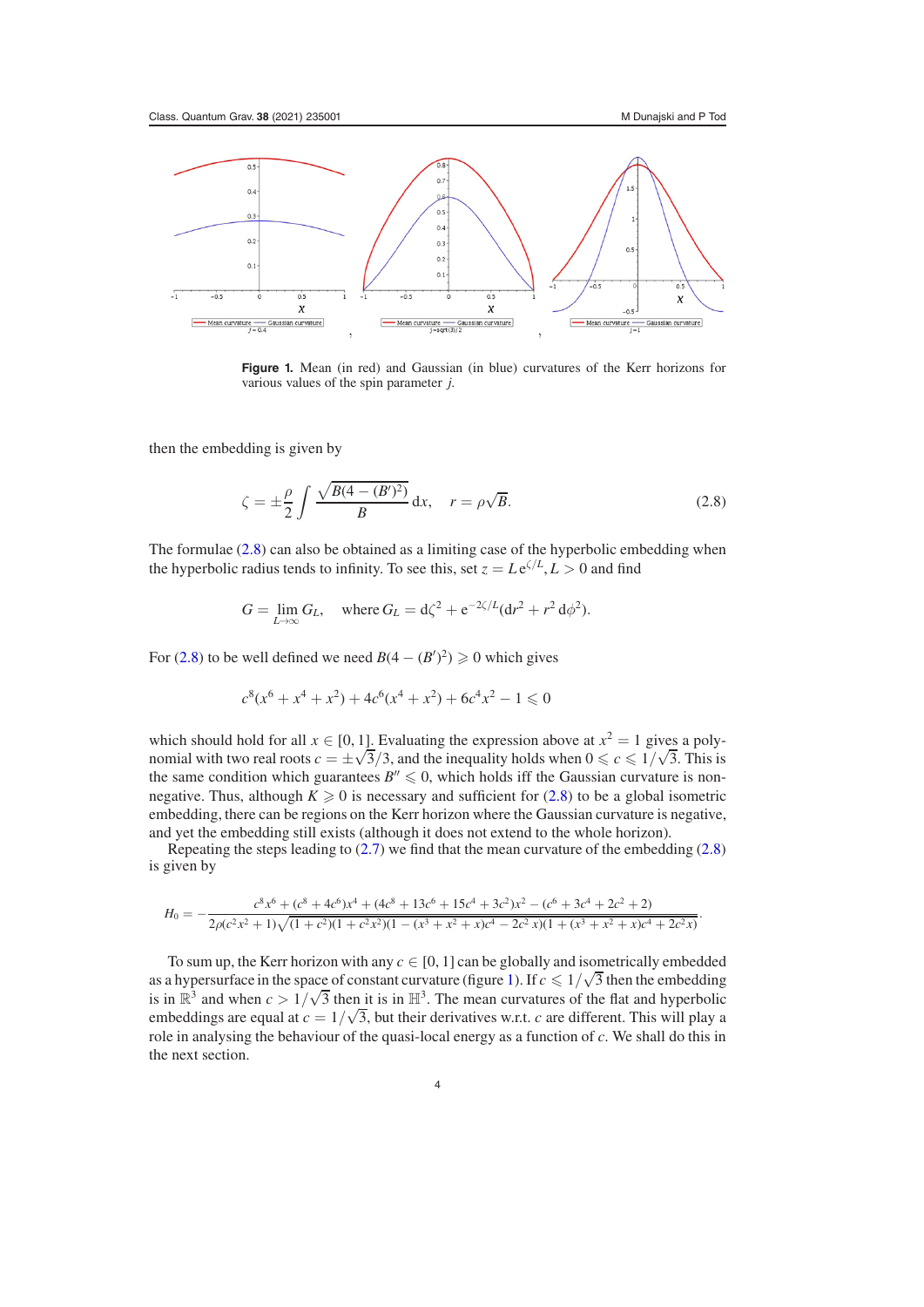## **3. Modified Kijowski–Liu–Yau mass**

The Kijowski–Liu–Yau [\[3,](#page-8-1) [4\]](#page-8-2) definition of quasi-local mass of a space-like closed two-surface Σ in a space-time *M* is

$$
E_{\text{KLY}} = \frac{1}{4\pi} \int_{\Sigma} (H - |\hat{H}|) \text{vol}_{\Sigma},\tag{3.1}
$$

where *H* is the mean curvature of the embedding of  $\Sigma$  in  $\mathbb{R}^3$ , and  $|\hat{H}|$  is the space-time norm of the mean curvature vector  $\hat{H}$  of the surface  $\Sigma$  embedded in *M*. This is well defined only if *H* is space-like or zero, and if the Gaussian curvature of  $\Sigma$  is non-negative, as then a global embedding of  $\Sigma$  in  $\mathbb{R}^3$  exists.

In what follows, we modify the KLY definition replacing the embedding in  $\mathbb{R}^3$  by the embedding in  $\mathbb{H}^3$ , where the hyperbolic radius *L* of  $\mathbb{H}^3$  is maximal for which the embedding exists, i.e. such that  $K_{\text{min}} = -L^2$ , where  $K_{\text{min}}$  given by [\(2.6\)](#page-2-3) is the lower bound for the Gaussian curvature of  $\Sigma$ . If  $\Sigma$  is taken to be the surface of the horizon, then  $\hat{H} = 0$ , and the mass is proportional to the integral of the mean curvature. This modification of the KLY mass also leads to a non-negative expression (theorem 3.1 in [\[13\]](#page-8-8)).

Set  $j = J/m^2$ . We first restrict the range of *j* to ( $\sqrt{3}/2$ , 1], which corresponds to the hyperbolic radius between  $\infty$  and  $\sqrt{2m}$ , the latter case corresponding to the extremal Kerr metric, and the former case corresponding to  $K_{\text{min}} = 0$ . For the mean curvature [\(2.7\)](#page-2-2) we compute the modified mass to be

<span id="page-4-1"></span>
$$
E(m, j) = \frac{1}{4\pi} \int_{-1}^{1} \int_{0}^{2\pi} H(x)\rho^{2} d\phi dx
$$
  
=  $m \int_{-1}^{1} \frac{\sqrt{1 - x^{2}}(x^{4}(2c^{5} - 5c^{7}) + x^{2}(-4c^{7} - 12c^{5} + 6c^{3}) + c^{5} + 3c^{3} + 9c)}{2(1 + c^{2})(1 + c^{2}x^{2})^{3/2}\sqrt{x^{4}(c^{4} - 2c^{6}) + x^{2}(-c^{6} - 4c^{4} + 3c^{2}) + 3}} dx$   
where  $c = \frac{1 - \sqrt{1 - J^{2}}}{j}, \quad \rho = \frac{2m}{\sqrt{1 + c^{2}}}.$  (3.2)

The limiting values of the mass are

$$
E(m,\sqrt{3}/2) = m \int_{-1}^{1} \frac{3\sqrt{1 - x^2}(x^4 + 14x^2 + 273)}{8(x^2 + 3)^{3/2}\sqrt{3x^4 + 42x^2 + 243}} dx \approx 1.76569m, \quad (3.3)
$$

<span id="page-4-0"></span>
$$
E(m, 1) = m \int_{-1}^{1} \frac{13 - 10x^2 - 3x^4}{\sqrt{(x^2 + 3)(x^2 + 1)^3}} dx \approx 2.01966m.
$$
 (3.4)

Using the flat embedding in the range  $c \in [0, \sqrt{3}^{-1}]$  we find

$$
E(m, j) = m \int_{-1}^{1} \frac{-c^8 x^6 - (c^8 + 4c^6) x^4 + (4c^8 + 13c^6 + 15c^4 + 3c^2) x^2 + c^6 + 3c^4 + 3c^2 + 2}{2(c^2 x^2 + 1)^{3/2} (c^2 + 1)^{3/2} \sqrt{(1 - c^4 (x^3 + x^2 + x) - 2c^2 x)(1 + c^4 (x^3 - x^2 + x) + 2c^2 x)}} dx.
$$
\n(3.5)

The limiting value at  $j = \sqrt{3}/2$  agrees with [\(3.3\)](#page-4-0). The other limit is  $E(m, 0) = 2m$ .

The mean curvature as a function of the spin parameter  $j = J/m^2$  is continuous but not smooth at  $j = \sqrt{3}/2$  which separates the flat and the hyperbolic embeddings. For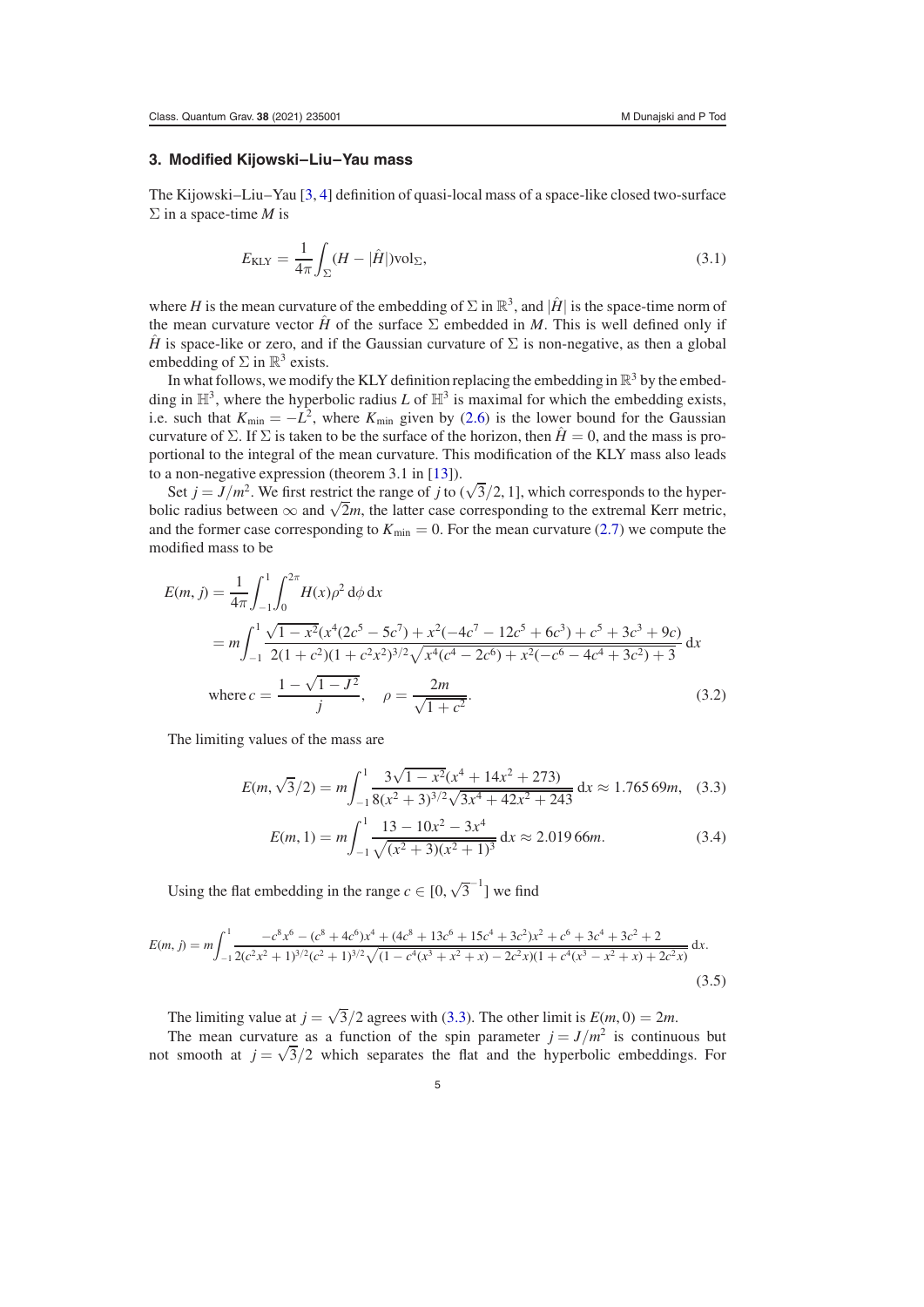<span id="page-5-1"></span>

**Figure 2.** The quasi local mass is greater than twice the irreducible mass.

 $0 \leq j \leq \sqrt{3}/2$  the quasi local mass is a decreasing function of *j*, and is very well approximated by the first four terms of the series

<span id="page-5-0"></span>
$$
E(m, j) = m \left( 2 - \frac{1}{4} j^2 - \frac{17}{320} j^4 - \frac{407}{17920} j^6 - \dots \right).
$$
 (3.6)

In the Schwarzschild case  $j = 0$  the quasi-local energy is equal to twice the ADM mass in agreement with the results of Martinez [\[5\]](#page-8-9), who (unlike us) additionally assumed that  $j \ll 1$ , and only derived the first two terms in the series [\(3.6\)](#page-5-0). Our findings also disprove the conjecture of Martinez, that the quasi-local energy is equal to twice the irreducible mass. Expanding the latter quantity (which is equal to our  $\rho$ ) we find

$$
\rho = m \left( 2 - \frac{1}{4} J^2 - \frac{25}{320} j^4 - \frac{735}{17920} j^6 - \dots \right) < E(m, j) \text{ if } j \in \left( 0, \frac{\sqrt{3}}{2} \right].
$$

Thus, in this range of *j*, the quasi-local mass is always greater than twice the irreducible mass (figure [2\)](#page-5-1) which is in agreement with the Minkowski inequality

$$
\frac{1}{4\pi} \int_{\Sigma} H \text{vol}_{\Sigma} \geq \frac{1}{4\pi} \sqrt{4\pi \text{area}(\Sigma)} = \rho.
$$

As the spin parameter increases to  $\sqrt{3}/2$ , the energy decreases to 1.765 69*m*. For *j* above this value, the original Brown–York–Kijowski–Liu–Yau prescription breaks down as the global isometric embedding in  $\mathbb{R}^3$  does not exist. This was noted by Martinez, who states in [\[5\]](#page-8-9)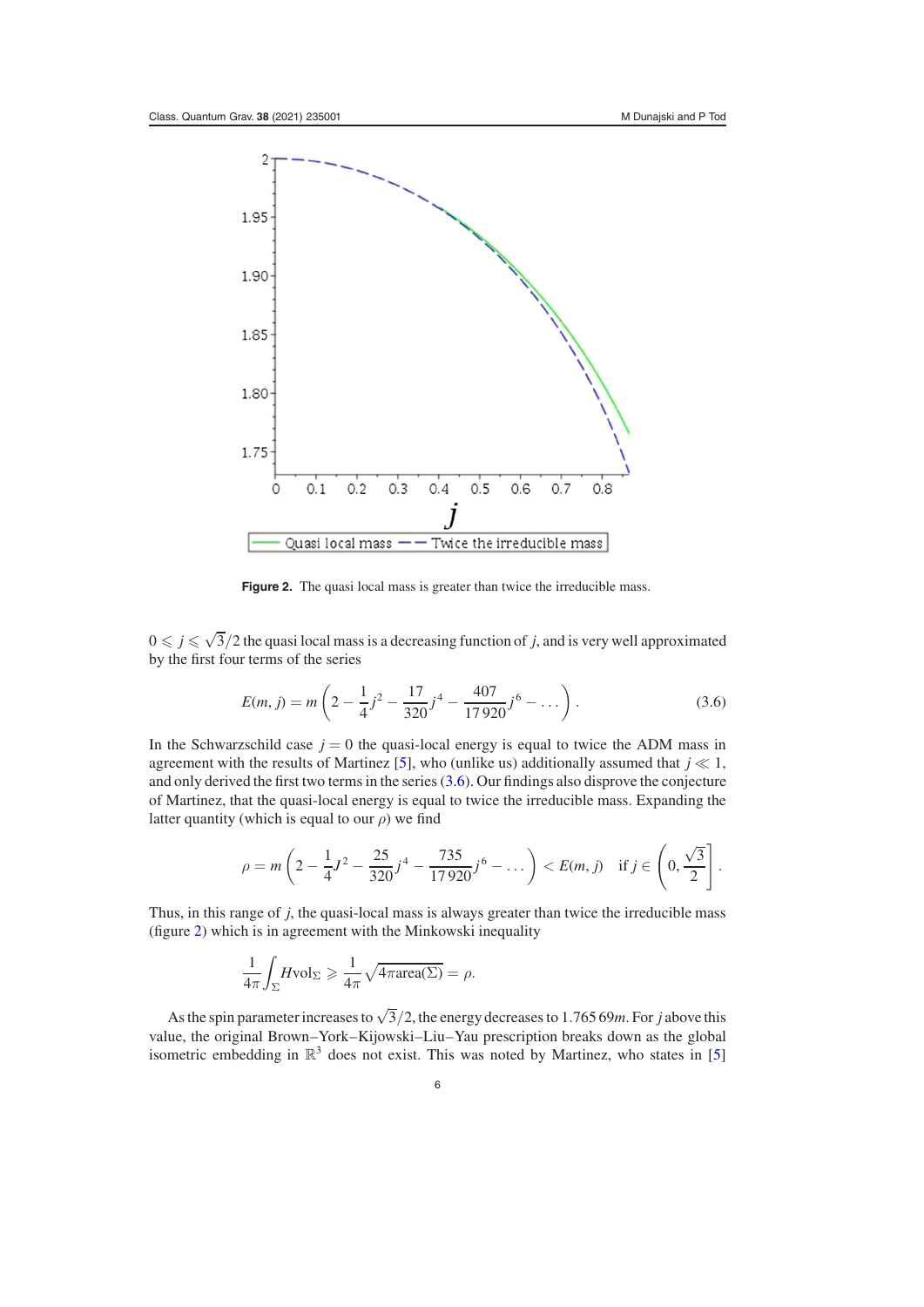<span id="page-6-0"></span>

**Figure 3.** The quasi-local energy as a function of the spin parameter  $j = J^2/m^1$ .

<span id="page-6-1"></span>

**Figure 4.** The quasi-local energy of the extreme Kerr horizon computed using the hyperbolic embedding as a function of the hyperbolic radius.

that his calculations are applicable only to slowly spinning Kerr black holes. In the range  $j \in (\sqrt{3}/2, 1]$  we use the hyperbolic embedding. This has a free parameter—the hyperbolic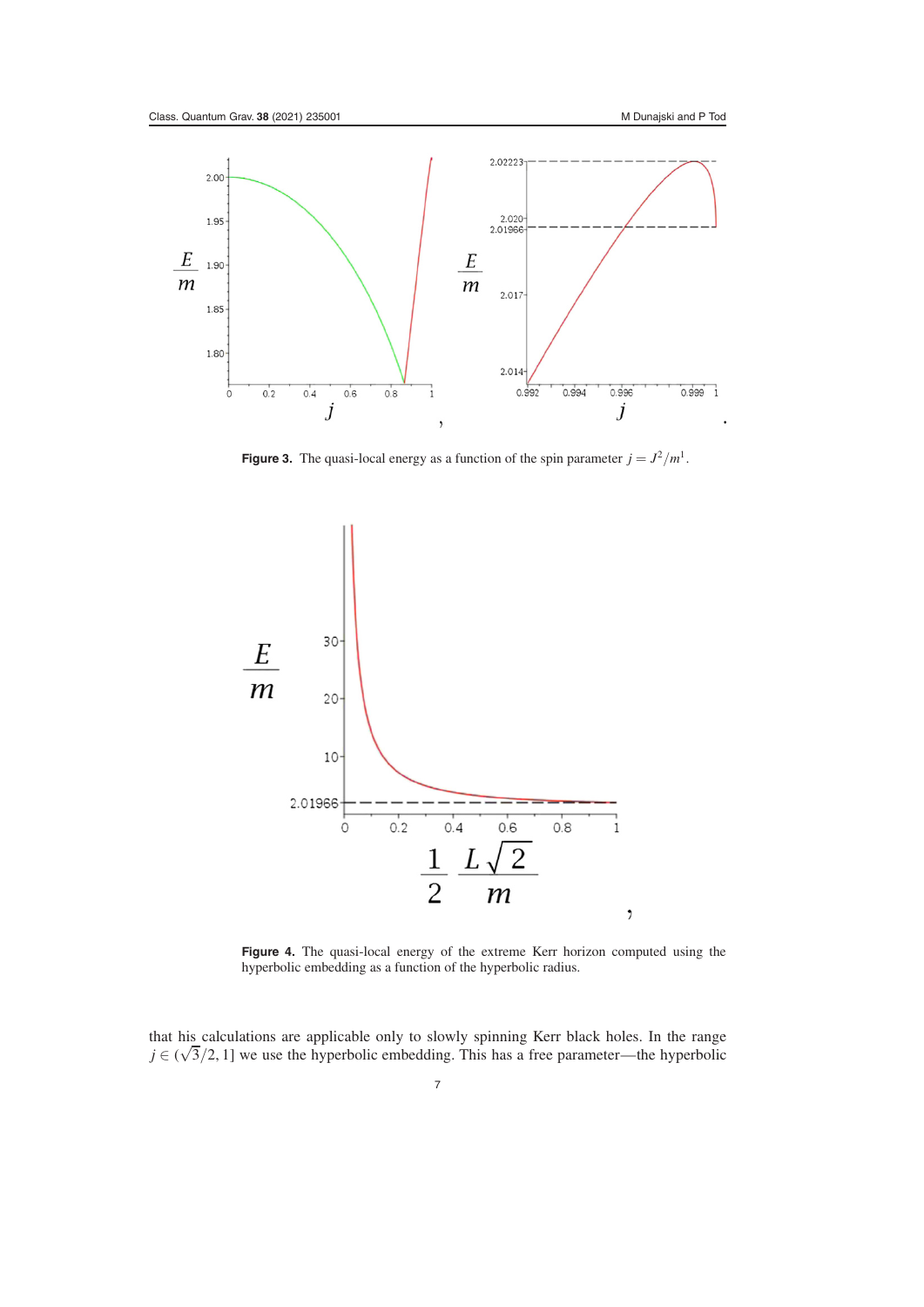radius *L*—constrained by the inequality  $0 < L \le \frac{2m}{\sqrt{2\pi^2}}$  $\frac{2m}{3c^2-1}$ , and, for each *c* we choose the maximal value of *L* which makes the embedding global. We then numerically integrate [\(3.2\)](#page-4-1) to compute the energy as a function of *j*. We have used the Clenshaw–Curtis quadrature method implemented on MAPLE 2020, and have verified that increasing the precision, and at the same adding more digits to *j* does not change the first six digits in  $E(j)$ . We have independently verified the result using a Python code and, applying Simpson's rule, which we tested for convergence. We found the convergence between 1st and 2nd order, and so significantly lower than the 4th order expected from the method. This slow convergence is caused by the presence of square roots in the integrand which makes the function not differentiable at the boundaries. Indeed, repeating the test, but instead integrating between  $\pm 0.9$  yields a convergence factor of 15.4 which is close enough to 16 expected from 4th order Simpson's method. The numerical value of energy appears to be very precise for all values of *j*. Changing the resolution between 500 and 10 000 points does not change the leading six digits.

The energy increases in an almost linear way (a closer analysis shows that the graph deviates from a line). Zooming near  $j = 1$  shows that the energy reaches a maximum of 2.022 23 $m$  around  $j = 0.99907$ , and then decreases to 2.019 66 $m$  for the extremal Kerr horizon corresponding to  $j = 1$  (figure [3\)](#page-6-0). To show that this maximum is not a numerical artefact we can expand the integrand in  $(3.2)$  near  $j = 1$ , and find the integral to the lowest order  $in (i - 1):$ 

$$
E(j) \approx E(1) + \sqrt{1 - j}0.17459m
$$

so that  $E(j)$  is indeed a decreasing function of *j* near  $j = 1$ .

In our computation of  $E_{\text{KLY}}$  from the hyperbolic embedding, we have chosen the hyperbolic radius of the ambient  $\mathbb{H}^3$  to be maximal such the embedding is global. This choice has ensured the continuity of the mean curvature as well as the resulting energy at  $j = \sqrt{3}/2$ . We could instead leave *L* as a positive parameter, and regard (for each value of *j*) the energy as a function of *L*. It turns out that this function is monotonically decreasing from  $L = 0$  to the critical value (figure [4\)](#page-6-1), which again suggests that our initial choice was a right one.

## **4. Conclusions**

We have used a combination of flat and hyperbolic embeddings to compute the quasi-local mass of the Kerr black hole horizon for any allowed value of the angular momentum. The hyperbolic embedding of the rapidly rotating horizons allowed us to overcome the difficulty arising from the Gaussian curvature not being positive everywhere on  $\Sigma$ . There is another, by now well established, way around this problem due to Wang and Yau [\[14,](#page-9-0) [15\]](#page-9-1), who used an embedding of  $\Sigma$  in  $\mathbb{R}^{3,1}$  to construct a reference frame. As well as allowing for non-positive Gaussian curvature, the Wang–Yau approach addresses a problem (pointed out in [\[6\]](#page-8-10)) that  $E_{\text{KLY}}$ is positive on some closed two-surfaces in Minkowski space which do not lie in a space-like hyper-plane. The computation of the Wang–Yau quasi local mass involves taking an infimum of all mean curvature integrals over all 'time functions'  $\tau$  such that the Gaussian curvature of  $\hat{g} = g + d\tau^2$  is positive. It is therefore difficult to implement for concrete examples. This has nevertheless been attempted in [\[16\]](#page-9-2), where the authors noted the difficulty of finding a nonzero admissible time function as in general they lead to complex energies. By examining the boundary separating the complex and real energies they have confirmed the result of Martinez [\[5\]](#page-8-9) in the range [0, 0.4], and improved it up to  $j \leq \sqrt{3}/2$ . For  $j \in (\sqrt{3}/2, 1]$  the numerical computations of [\[16\]](#page-9-2) suggest that the mass is increasing which agrees with our findings. The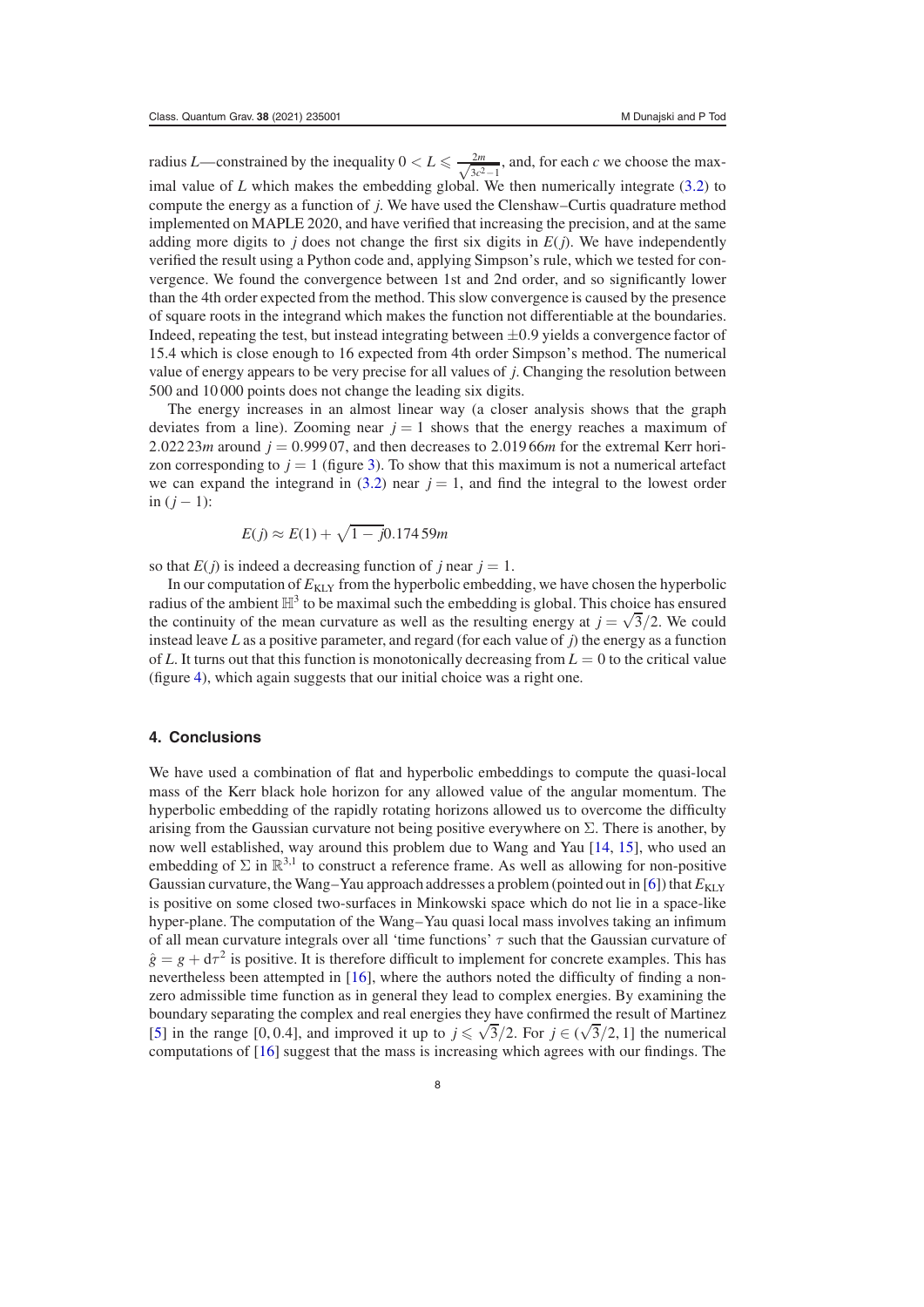analysis of [\[16\]](#page-9-2) has not however revealed the global maximum<sup>[3](#page-8-11)</sup> of mass just before  $j = 1$ . Additionally, the Wang–Yau mass is not defined if the mean curvature vector of  $\Sigma$  in the spacetime vanishes, which is the case for the cross-over surface of the outer horizon. In [\[16\]](#page-9-2) the mass was therefore calculated at a constant radius, and the outer-horizon limit was taken. It is however not clear whether this limit is unique.

#### **Acknowledgments**

MD has been partially supported by STFC Grants ST/P000681/1, and ST/T000694/1. We are grateful to Adam Dunajski, Christian Klein, and especially Ulrich Sperhake for their help with numerical integration, and to Don Page for the correspondence about Kerr black holes with values of *j* close to 1.

## **Data availability statement**

No new data were created or analysed in this study.

## **ORCID iDs**

Maciej [Duna](https://orcid.org/0000-0002-6086-4850)jski <https://orcid.org/0000-0002-6477-8319> Paul Tod <https://orcid.org/0000-0002-6086-4850>

## **References**

- <span id="page-8-3"></span>[1] Brown J D and York J W 1993 Quasilocal energy and conserved charges derived from the gravitational action *Phys. Rev.* D **[47](https://doi.org/10.1103/physrevd.47.1407)** [1407–19](https://doi.org/10.1103/physrevd.47.1407)
- <span id="page-8-6"></span>[2] Gibbons G W, Herdeiro C A R and Rebelo C 2009 Global embedding of the Kerr black hole event horizon into hyperbolic three-space *Phys. Rev.* D **[80](https://doi.org/10.1103/physrevd.80.044014)** [044014](https://doi.org/10.1103/physrevd.80.044014)
- <span id="page-8-1"></span>[3] Kijowski J 1997 A simple derivation of canonical structure and quasi-local Hamiltonians in general relativity *Gen. Relativ. Gravit.* **[29](https://doi.org/10.1023/a:1010268818255)** [307–43](https://doi.org/10.1023/a:1010268818255)
- <span id="page-8-2"></span>[4] Liu C-C M and Yau S-T 2003 Positivity of quasilocal mass *Phys. Rev. Lett.* **[90](https://doi.org/10.1103/physrevlett.90.231102)** [231102](https://doi.org/10.1103/physrevlett.90.231102)
- <span id="page-8-9"></span>[5] Martinez E A 1994 Quasilocal energy for a Kerr black hole *Phys. Rev.* D **[50](https://doi.org/10.1103/physrevd.50.4920)** [4920](https://doi.org/10.1103/physrevd.50.4920)
- <span id="page-8-10"></span>[6] Murchadha N Ó, Szabados L B and Tod K P 2004 Comment on 'positivity of quasilocal mass' *Phys. Rev. Lett.* **[92](https://doi.org/10.1103/physrevlett.92.259001)** [259001](https://doi.org/10.1103/physrevlett.92.259001)
- <span id="page-8-4"></span>[7] Nirenberg L 1953 The Weyl and Minkowski problems in differential geometry in the large *Commun. Pure Appl. Math.* **[6](https://doi.org/10.1002/cpa.3160060303)** [337–94](https://doi.org/10.1002/cpa.3160060303)
- <span id="page-8-13"></span>[8] Page D 2021 Photon boomerang in a nearly extreme Kerr metric (arXiv[:2106.13262\)](https://arxiv.org/abs/2106.13262)
- <span id="page-8-5"></span>[9] Pogorelov A V 1964 Some results on surface theory in the large *Adv. Math.* **[1](https://doi.org/10.1016/0001-8708(65)90039-3)** [191–264](https://doi.org/10.1016/0001-8708(65)90039-3)
- <span id="page-8-0"></span>[10] Szabados L B 2004 Quasi-local energy–momentum and angular momentum in GR *Living Rev. Relativ.* **[7](https://doi.org/10.12942/lrr-2004-4)** [4](https://doi.org/10.12942/lrr-2004-4)
- <span id="page-8-12"></span>[11] Thorne K S 1974 Disk-accretion onto a black hole: II. Evolution of the hole *Astrophys. J.* **[191](https://doi.org/10.1086/152991)** [507–20](https://doi.org/10.1086/152991)
- <span id="page-8-8"></span><span id="page-8-7"></span>[12] Wald R M 1984 *General Relativity* (Chicago, IL: University of Chicago Press)

<span id="page-8-11"></span><sup>3</sup> While we cannot offer any physical explanation of this maximum, there exist at least two other occurrences of near extremal, but not extremal values of *j* in astrophysics, and general relativity: the value  $j \approx 0.998$  is needed for the equilibrium of a black hole absorbing matter and radiation from an accretion disk [\[11\]](#page-8-12). In the context of rotating photon orbits in the Kerr solution it has been shown that if *j* ≈ 0.994 34, then a photon sent out in a constant radial direction from the north polar axis returns to the north polar axis in the opposite direction. An effect which page calls 'a photon boomerang' [\[8\]](#page-8-13).